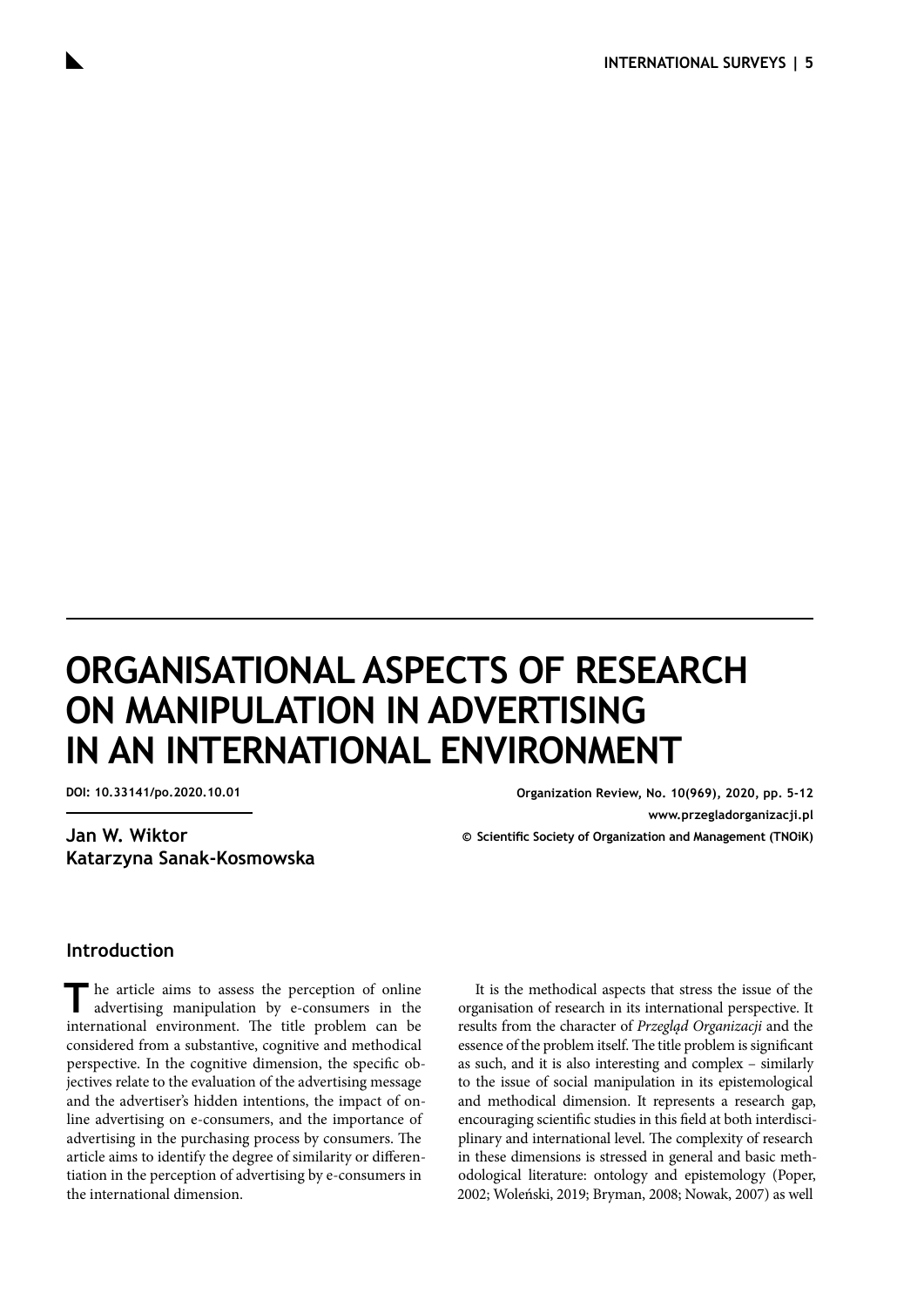as in specific research studies including the methodology of management sciences [\(Czakon, 2016; Kuciński, 2010;](#page-6-0) [Sagan, 2016\).](#page-6-0) The interdisciplinary and international character of research offers various opportunities, but it also poses a serious challenge. It is the question of accepting the adopted paradigms of particular disciplines and subdisciplines, concepts, language and employed methods. The development of sciences requires an increasing focus on specialised areas but also the necessity to push tight boundaries between particular disciplines. Formulating correct diagnoses and explaining the increasingly complex reality encourage integration of research disciplines and specialities and a synthesis of other than "economic disciplines". Answers to questions posed by "economic sciences" and their disciplines can be often found beyond economics.

Research undertaken in an international environment involves a number of issues [\(Aluchna, 2010; Swacha, 2016;](#page-6-0) [Witek-Hajduk, 2020\)](#page-6-0). Three aspects are significant from the perspective of this paper. Firstly, it is the issue of identifying correctly the core of the research problem in an international dimension. By definition, problems in natural, technical and engineering sciences are global in character, while in social sciences they also relate to local spaces and organisation and management matters relevant to the national dimensions of research and analyses. In this context, the components of problems in management sciences reflect the functions and tasks relevant to national or regional development.

Secondly, international research, particularly empirical studies, imposes certain requirements on research teams. In the organisational perspective, it necessitates adherence to specific principles of cooperation, coordination and communication in team work, the way of performing a group leader's functions and leadership styles, trust, personality and – let me cite Professor Kotarbiński's meaningful word – "subservience" [\(Kotarbiński, 1987\).](#page-6-0) Each of these elements is complex and significant in itself. For example, let us stress the word "appropriate" – relevant to the home country of each team member [\(Hofstede et al., 2011\)](#page-6-0), to planned tasks, the expectations of a leader and other people, time, organisational behaviour patterns, ethical standards of research activities etc.

Thirdly, it is the question of methods facilitating a diagnosis of the analysed fragment of reality, its explanation, evaluation and setting development trends. A method as a way to explore reality is "technical" and impersonal in character, while the way in which it is used in social research is confronted with a specific shape and characteristics of a given community – its inhabitants, stakeholders, managerial staff and superior-subordinate relationships in the context of various social and organisational roles. Moreover, these relationships are embedded in the actual social, cultural, economic and natural conditions, described in management sciences by means of the macro – and microenvironment configuration. At this stage of considerations, attention should be given to a significant methodical issue – the equivalence of functions, meanings, categories and measures in an international dimension [\(Jaciow, 2018\)](#page-6-0). This problem itself deserves a broader description and analysis

in a separate research study. It may constitute a significant barrier to effective communication among team members, hindering the implementation of international research projects. Equivalence, then, poses a serious challenge for researchers – adjusting the planned research tool to the specific characteristics of an international research sample.

The paper combines reflections on the organisation of international research with an assessment of selected elements of the obtained results. We regard the combination of methods and results as relevant to this paper. Exploring a specific fragment of reality – adopting a given methodical approach – is the main objective and mission of research work. In this approach, the paper aims to assess similarities and differences in the perception of online advertising in an international academic environment. This objective determines the structure of this work, which comprises two distinct parts. The first part presents the methodology of the conducted research, stressing its specificity and implementation methods; the second part presents synthetic results related to the perception of online advertising and a sense of content manipulation according to respondents in 13 countries.

## **The methodology of own research — specificity and problems of their organisation in the international environment**

The research study presented in the paper was a pilot project under NCN<sup>[1](#page-6-0)</sup>. It was based on an international survey conducted in May 2019. It was aimed to achieve two objectives. The first one – in accordance with the requirements of research methodology – was to assess a research tool in the form of a survey questionnaire. The second objective was to draw some cautious conclusions concerning the manipulative impact of online advertising on young consumers' market behaviour and buying decisions. Both objectives contribute to achieving the main objective of this work. The questionnaire was prepared in English and fully approved by research supervisors at each foreign university. The study was conducted using an online survey (CAWI) [\(Bryman 2008; Evans, Mathur, 2005;](#page-6-0)  [Jacobs et al., 2019; Rószkiewicz et al., 2013; Mącik, 2014\).](#page-6-0) This form of survey has been fully recognised for years, and it is regarded as a significant tool in the methodology of social research, standing on equal footing with "traditional surveys". Obviously, the condition to be fulfilled is adherence to methodological rigour [\(Czakon, 2014\),](#page-6-0) i.e. a sample size, the selection of participants, meeting the requirements of the representative character relevant to the analysed problem, surveyor-respondent communication methods etc. [\(Sobocińska, 2016\).](#page-6-0)

The study covered a group of 955 respondents – students of economics, business, management and marketing from universities in 13 countries: 444 from Poland (46.5%), and 511 from 12 other countries (53.5%): Belgium, Croatia, China, Czechia, Finland, Georgia, Japan, Moldova, Romania, Slovakia, Turkey and Ukraine. The national samples differed considerably in terms of the number of partici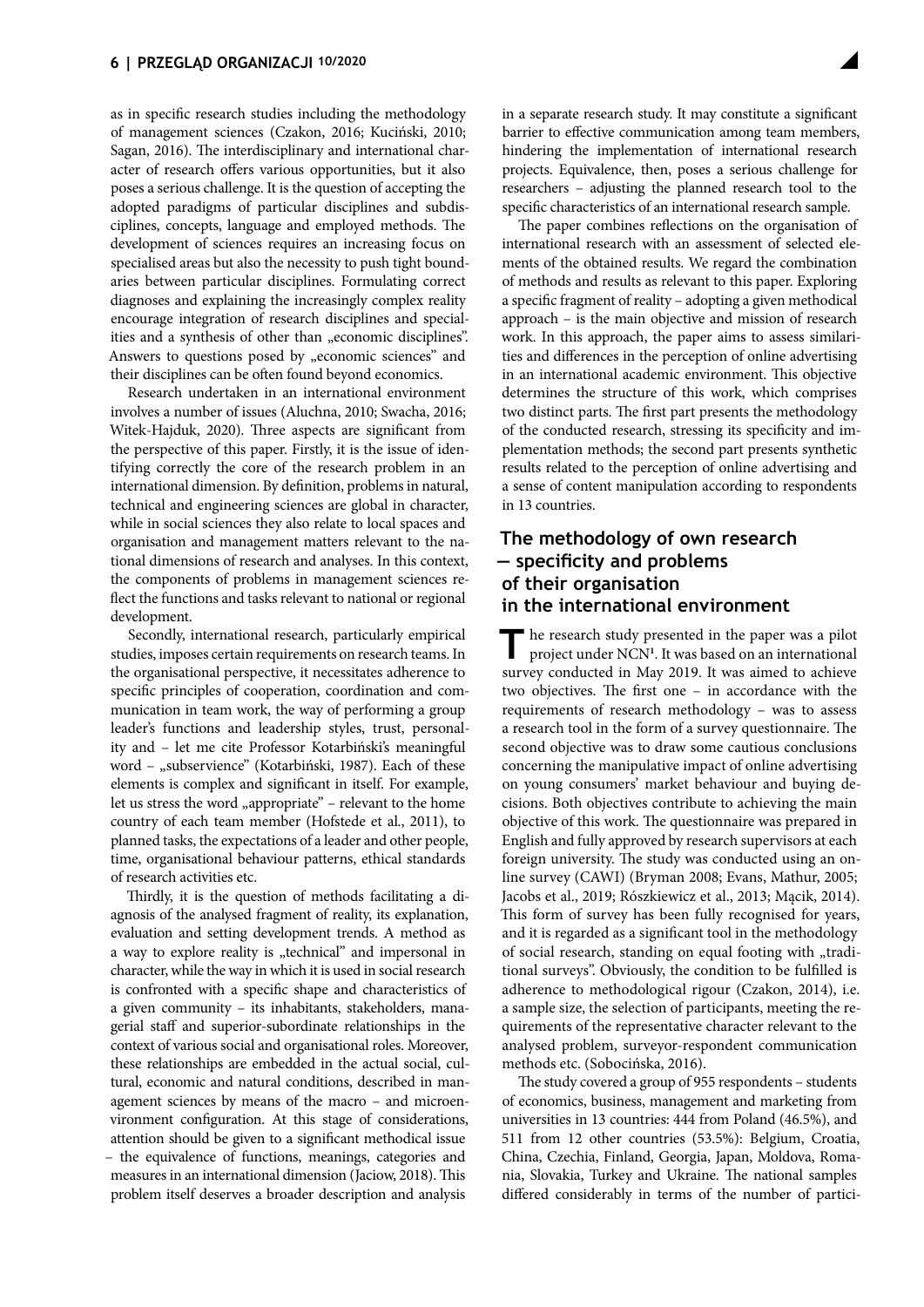pants (Japan, N=209; Ukraine, N=54; China, N=41), with an average of 25 participants from the remaining countries). We present the sample characteristic in Figure 1. The survey itself is a valuable cognitive experience of conducting an international research study regarding the complex and multidimensional problem of the perception of online advertising manipulation. Generally, the results of the pilot study indicated full approval given to the structure of questions and the cafeteria of answers. However, they raised certain doubts with regard to the interpretation of several problems including a cafeteria of advertising and its functions or the scale of information assessment in advertising.



Figure 1. Sample characteristic Source: own research

The research sample was totally homogenous owing to its three characteristics. Firstly, the group was made up of students; secondly, students represented identical or similar study programmes; thirdly, according to our assumptions, students were similar in terms of their digital competences and "digital lifestyle". The last characteristic seems to be justified by the digital competences of Generation Y despite visible gaps in the development of the digital economy and society at an international level (*[In](#page-6-0)[ternational …](#page-6-0)*, 2018).

In the presentation of research methodology, we stress several aspects which are significant from the perspective of organising international research studies.

In Poland, we conducted a traditional survey (a random survey in paper form) and an online survey. It was intentional: we tried to find similarities in assessing online advertising using various methods. Does the way in which we explore a specific fragment of reality (research method) have an impact on final judgments? Anticipating other assessments, we can say yes. An analysis of results and the distribution of answers obtained from both surveys point to certain differences in assessment. With regard to several problems, those differences – despite meeting ceteris paribus requirements (sample homogeneity) – were considerable. This is a significant conclusion of the study. In this context, we can refer to a significant remark made by one of the participants of the traditional survey:  $\sin$ the contemporary world we should not waste paper on

surveys". We fully agree with this view and we stress the significance of sustainability, trying, as far as it is possible, to support this concept.

It was assumed that the pilot project – in accordance with methodical standards – would be based on opinions obtained from similar and relatively small groups  $(N=30)$ at each analysed university. However, realities turned out to be different. French, German and Italian students were not willing to participate in the survey. In Japan the situation was the very opposite. Within two days after launching the pilot project we received correctly completed questionnaires from 209 students (the survey was conducted by a Japanese, an employee of the university with whom we have cooperated for several years). We were curious about the reasons for this active attitude. *A request made to students by a professor is of special significance* – that was our Japanese colleague's answer. An online survey among students in China with the use of IT applications employed in the Middle Kingdom, was conducted by our Polish colleague, a Polish professor participating in a scholarship programme at Shanghai University. In the USA, the implementation of the research programme turned out to be impossible. All social research studies conducted at US universities are subject to a complex IRB verification system and evaluation procedures enforced by special faculty committees. We were informed that *respondents' interests should be protected*, and that a formal approval was necessary for conducting a survey at the university. Perhaps this requirement had to be met by one of the universities in the Central States. A professor's decision to conduct an independent research study can lead to a lawsuit.

Our focus on online advertising resulted from its visibly increasing significance in companies' communication. Let me just quote some figures: in 2019, the global advertising market was worth more than USD 600bn, and in Poland – more than USD 3bn. Global online advertising expenditure accounted for 24% of the total market, and in the USA and the UK it exceeded 50% of the total value, and in Poland it represented more than 30% of the advertising market [\(Raport IAB, 2019\).](#page-6-0)

The research study comprised the following groups of issues: 1. Assessment of digital competences and Internet usage, 2. Perception of advertisers' intentions and advertising messages, 3. Assessment of the impact of advertising on e-consumers, and 4. The role of advertising in the purchase process. The presentation of research results is preceded by some reflections on the essence and characteristics of manipulation.

## **The essence and characteristics of manipulation**

**M**anipulation is a common phenomenon in our politi-cal, social, professional and personal life. It is a form of influencing individuals, social groups and societies. It is present in politics, the world of media and education. It expresses a specific character of social and professional relationships [\(Cialdini, 2008\).](#page-6-0) It is key to explaining and evaluating specific forms and strategies of communication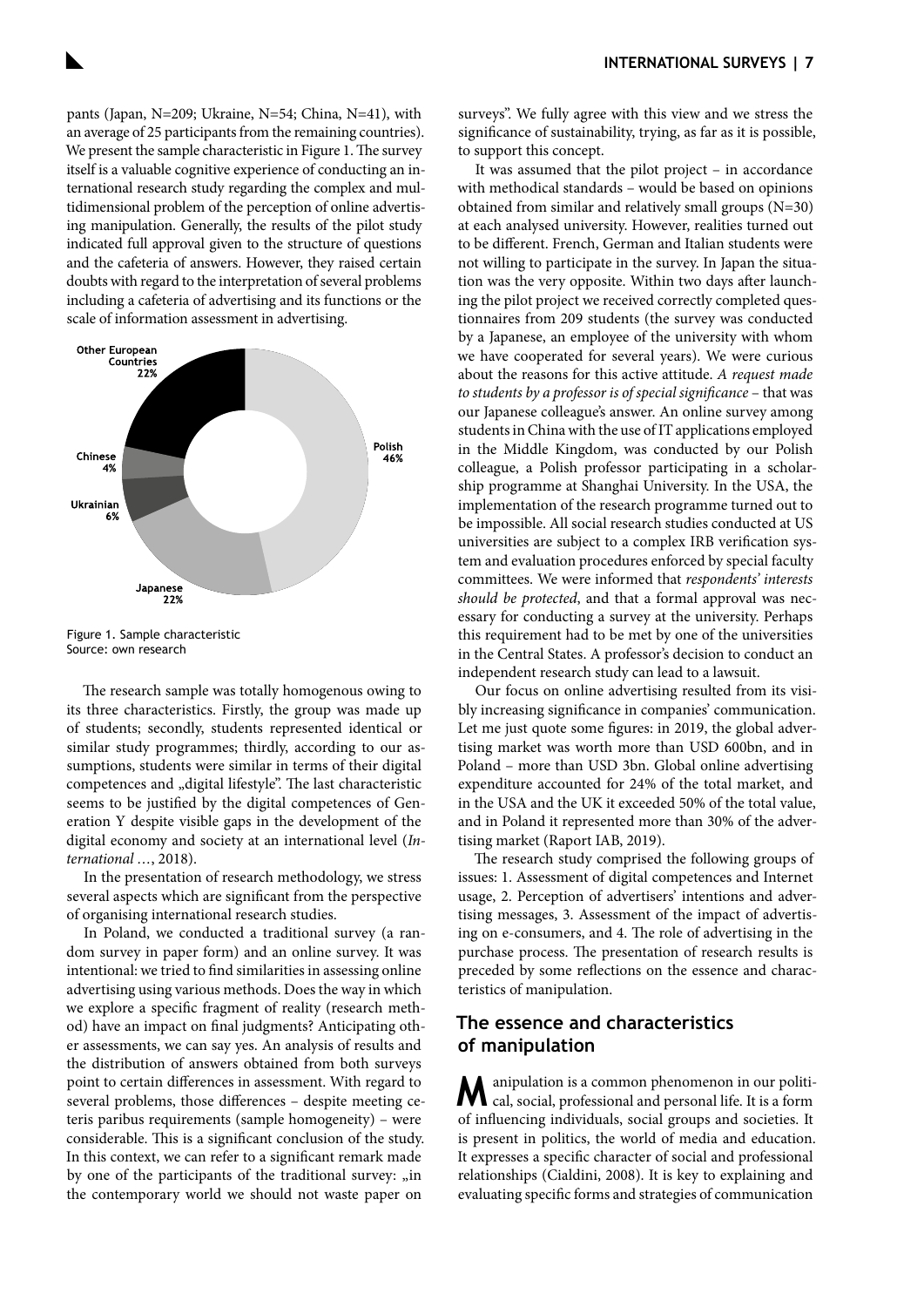at all levels of social relationships. Information manipulation has always been used to influence human behaviour in all its dimensions, and it is very likely to perform this function in the future [\(Pratkanis, Aronson 2001\)](#page-6-0). The manner of exercising public power (divide /inform/ and rule), the scope of the freedom of media and the forms of controlling the means of social communication constitute a significant component of the barometer and transparency of social communication and the development of the information society [\(Castells, 2009; Barney, 2004\)](#page-6-0), the network society [\(Skinner, 2018\),](#page-6-0) or, in a broader sense, the quality of social life. This general statement is confirmed by the development of online social communication. "Many to many" communication (Hoffman, Novak, [1996\),](#page-6-0) the lack of borders and censorship as well as the possibility to express views and opinions can be treated as *signum temporis* of the contemporary world of social communication. The period in which we live will certainly be the subject of in-depth and unbiased assessments from the perspective of communication and information, and, certainly, from the point of view of disinformation and manipulation.

Manipulation as such is the area of interest of such fields as sociology, psychology, political science and social communication. Each of these disciplines contributes to the exploration and assessment of the "world of manipulation" [\(the title of bishop Lepa's book – Lepa, 2008\)](#page-6-0) and describes the mechanism of "the power of communication" [\(Castells, 2009\)](#page-6-0).

Manipulation as a method of influencing individuals or social groups consists in hiding the real intentions of a perpetrator – the sender of information, the exploitation of a recipient's incomplete knowledge and lack of awareness, hiding the actual action through distracting attention from the sender of information, deception, fragmentation of information, the exploitation of a recipient's weaknesses, as well as creating conditions for such actions [\(O'Keefe,1990; Dillard, Shen, 2002; Gass, Seiter, 2015;](#page-6-0) [Doliński, 2005\).](#page-6-0)

In a broader perspective of social steering, manipulation is a planned action aimed to achieve a sender's goals and interest; it is based on relatively permanent principles of influencing the social environment and its subordination [\(Cialdini, 2008; Tokarz, 2010; Perloff, 2020\)](#page-6-0).

We can deal with such situations in the world of marketing and advertising [\(Danciu, 2014\).](#page-6-0) Is it really the case? The paper offers a cautious answer to the question whether, and to what degree, advertising provides transparent information about sales offerings, or whether, and to what degree, it is a form of social manipulation. This question relates to two issues: firstly, the role of advertising as a company's main form of expressing market messages, and, secondly, the lack of broad research into the manipulative character of advertising and its actual impact on recipients' behaviour and the mechanism of affecting consumers' market decisions through advertising messages – advertising content, the character and form of information, creation strategies and the organisation of media space. The abovementioned elements are the

"marketing details" of the world of advertising, but they play a significant role in exploring the mechanisms of impact on consumers' behaviour and market decisions. Such decisions are not only "the acts of purchase", but they constitute a process characterised by specific conditions and, quite frequently, long duration.

Advertising is a peculiar form of communicating information [\(Rodgers, Thorson, 2012; Bruhn, 2013; Eagle](#page-6-0)  [et al., 2014; Falkeimer, Heide, 2018; Kotler, Keller, 2018\).](#page-6-0) It is an encoded, considerably shortened, simplified and asymmetric form of communication. It presents a unique value of sales, it arouses interest, encourages and excites. Advertising creative strategies themselves represent an interesting area for research on relationships between art, aesthetics and the primitive character of encouragement, argumentation, persuasion and, finally, manipulation.

Advertising informs and persuades. It does it in a continuous manner and with the intention to hit fertile ground in the right place at the right time for the encounter with readers, listeners, viewers or internet users. It implies that advertising messages can reach recipients (consumers) at any stage of the buying decision process and market behaviour in a continuous manner.

A company undertakes promotion activities for obvious reasons – to achieve such objectives as sales promotion and activation, customer acquisition, an increased market share, defeating market rivals and increased mid – and long-term corporate value. Generally, the contemporary market is a market of excessive supply in practically all economic sectors. This type of supply is referred to as manipulative supply, which encourages continuous marketing communication, including controversial or even aggressive advertising campaigns. The conditions of excessive supply confront companies with "information abuse temptation" – the term proposed by Marks and Spencer, who extended information asymmetry theory developed by G.A. Akerlof, a Nobel Prize winner in economics [\(2001, awarded jointly to M. Spence and J. Stieglitz](#page-6-0)  [for the work on information asymmetry and its impact on](#page-6-0)  [market mechanism – Akerlof, Shiller, 2015; Barkley Roser,](#page-6-0) [2003; Garbe, 2017\).](#page-6-0)

Consumers, in turn, enter the world of advertising to find information enabling them to solve their buying problem. Indeed, the objective of advertising is to provide information, as well as to shape specific behaviour. Behaviour is affected at all stages of the purchase process, and even earlier – it should be noted here that arousing excessive needs is one of the most controversial activities of contemporary marketing. When this objective is achieved, a company finds it much easier to acquire a customer. The emotional aspect of consumer behaviour constitutes a platform for an "advertising game" and the willingness to enter the world of advertising.

Effects of advertising, its content and form, as well as the character of messages are diversified. They can be both positive and negative. For the purpose of this paper, we analyse them briefly referring to information asymmetry and adverse selection in the context of consumer behaviour manipulation.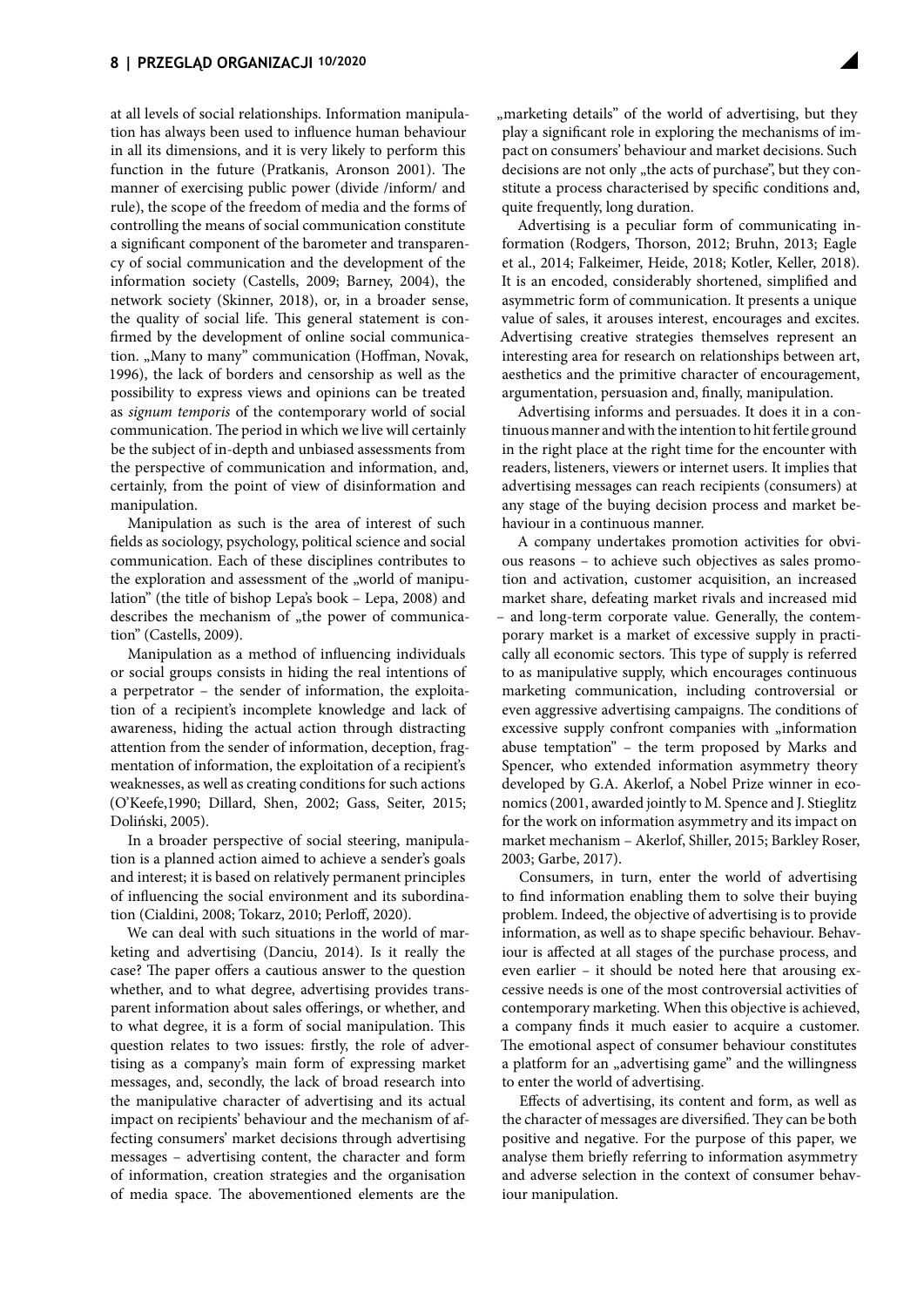## **Respondents' digital competences and the forms of presence in the digital world**

A starting point for the analysis of respondents' profile constituted digital competences of young Internet users. There are numerous research studies in this area, and this issue has been systematically explored for many years at an international level. Let us stress the major characteristics of the analysed sample. Nearly all students in 13 analysed countries use the web on a daily basis, and practically all the time – we received such responses from more than 90% of young Internet users. Approx. 90% of them use laptops and mobile devices, and have their accounts in social media. They use them "several times a day" or practically "all the time". Nearly half of the respondents (48%) shop online at least once a year.

Most respondents express the opinion that "access to the Internet is indispensable to performing daily educational and professional tasks (85% of responses), as well as to maintaining contacts with friends. It should be noted that answers were similar regardless of respondents' country of origin.

A special role in the research was played by an assessment of students' digital competences – not in terms of programming and IT technologies but the knowledge about issues related to online advertising. We regarded this issue to be significant from the point of view of the consistency between responses and the nature of the analysed problem: digital competences and the extent and forms of manipulating e-consumers' behaviour by online advertising. The acquired knowledge can be referred to four elements of online advertising: retargeting, contextual targeting, personalisation of newsletters, and the knowledge about the CRO process, as well as two general but significant issues: the essence and significance of cookie files and the knowledge about the Cambridge Analytica scandal.

Without going into detail, we assumed a'priori that the analysed group would have good knowledge of these issues. Generally, (N=955) students demonstrate a diversified and relatively low level of digital competences expressed by the knowledge of specific categories of online advertising. In the group of foreign students, 36% of the respondents gave correct answers to the question: what is retargeting? Polish students performed much better – the question was answered correctly by nearly 70% of the respondents. With regard to cookie files – 48% of the foreign students and 85% of Poles answered the question correctly. The knowledge of the remaining elements of digital competences was similar. Merely 21% of all the respondents had knowledge about Cambridge Analytica – a spectacular global scandal caused by a leak of personal data from Facebook. However, the distribution of answers varies at an international level. For example, the knowledge of the Japanese students about Cambridge Analitica was visibly lower than the knowledge of the Polish students. It is surprising in the context of a considerable difference between the Japanese and Polish society in terms of the advancement of digital transformation (*[International …](#page-6-0)*, 2018).

The results themselves are interesting, and they also contribute to the analysis of manipulation in online advertising. Each of the elements related to digital competences can be referred to the possible impact (hidden or not) of online advertising on Internet users – e-consumers. It can facilitate tracking consumers' online behaviour, the paths of their activity and entries, and, consequently, provides technological opportunities for finding "expected" and sought-after information – seemingly unbiased but based on specific IT technologies and algorithms.

## **The reliability of sources of information in the context of online advertising**

The starting point for analysing manipulation in advertising was determining the reliability of particular sources of commercial messages. This problem relates to a broader and fundamental aspect of debates over social manipulation – an assessment of the reliability of media as a basic platform of communication. This is a significant issue, but it goes beyond the main theme of our considerations. Its concretisation required the entry into the world of media (the forms of online advertising) to prevent reducing the term "media" to the Internet. The media make use of diversified forms of communication including technical and impersonal messages as well as strongly personalised content. Their common characteristic is the fundamental mission of the media – the transmission of specific information. Each of them performs this function, constituting a specific source of advertising information communicated in the web space. It also provides opportunities for influencing Internet users. The reliability of a source of information is the first step and the basic platform for exerting effective influence on users' market behaviour from the first stage of the process – creating consumer needs. The results of our research indicate that the reliability of the particular online sources of commercial information is assessed in different ways. In the opinion of the Japanese students, the most reliable sources of information include product or brand websites (55% of responses), friends' opinions in social media (54%), and other Internet users' opinions (49%). According to the Polish students (the sum of evaluations 4 and 5: reliable and fully reliable), reliable sources of information include friends' opinions in social media (77%) and Internet users' online opinions (72%). Also, 60% of the respondents have confidence in official websites. The least reliable sources of information (evaluation 1 in a 1–5 scale) include celebrities' opinions, banner ads and influencers' opinions. This structure of responses is significant as such and also crucial from the perspective of participants of the marketing communication process – advertisers and advertisees. A negative assessment of the reliability of sources of information is correlated with the effectiveness of advertising campaigns and their persuasive impact on advertisees. It should be stressed that great confidence is given to online opinions – young people, independently of their nationality, regard other internet users' recommendations and reviews as the most reliable sources of information.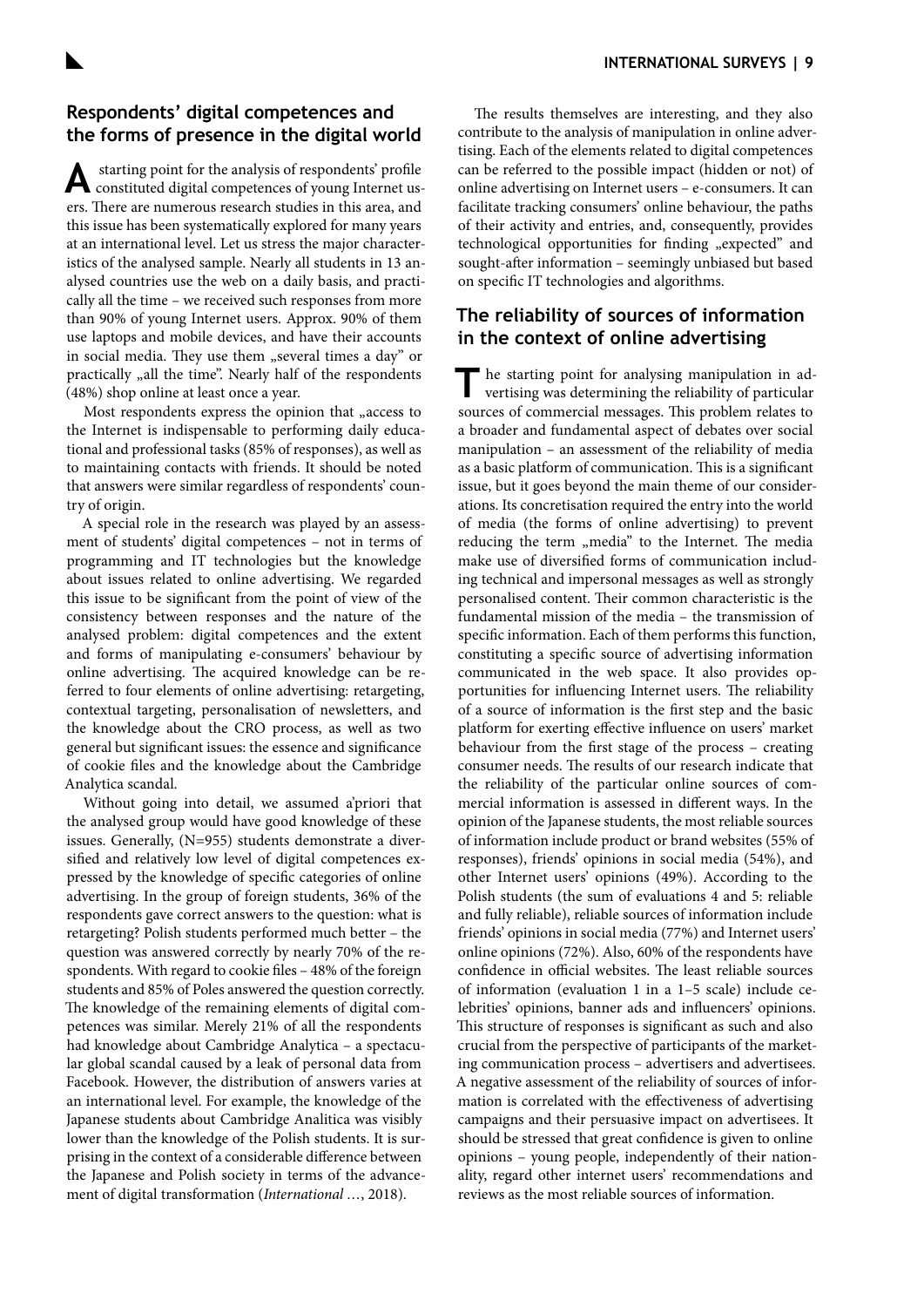# **Similarities and differences in the perception of online advertising — an international perspective**

**A**dvertising is a sociocultural phenomenon. It has specific functions, tools, significance, the ways of encoding sales messages and strategies for influencing recipients. International research on the social perception of advertising points to a clearly identified set of basic functions of advertising. Research studies in this area are conducted worldwide by social and marketing research agencies. Generally, the results of research reflect a negative social attitude to advertising as a social and cultural phenomenon, as well as to its intensity and presence in the media. A controversial, sometimes aggressive style of advertising which questions the basic values of social life or religion on the one hand and idealises, infantilises and creates a "virtual reality on the other hand, is the subject of much social criticism. For these and other reasons advertising is subject to various forms of regulation including laws on advertising or advertising codes created by the world of advertising and marketing communication (e.g. IAB). Similar measures – functions and meanings are adopted in our project. In the opinion of Polish and foreign students, advertising is an indispensable element of a company's presence on the markets, but is not a reliable source of information. It is a common conviction among all the surveyed students that advertising makes people buy products that they do not really need. Despite a clearly declared negative attitude to advertising, both Polish and foreign students are quite willing to disclose their personal data in return for discounts and promotion prices (Figure 2). However, the distribution of responses points to differences between the Polish and Japanese students: Poles are more inclined to disclose their personal data to advertisers in return for discounts (46% of

the Polish students and 25% of the Japanese students, respectively). This difference is statistically significant (chi  $\wedge$  2 of Pearson  $p < 0.05$ ).

A significant element of the research was an analysis of respondents' emotional attitude to the particular forms of online advertising. We made an important assumption that this attitude reflects the actual impact of advertising on buying decisions. The students, regardless of the country of origin, give the highest ratings to personalised newsletters (33%) and influencer profile ads (30%). The lowest ratings are given to ads in web browsers (52%), on Facebook (38%) and YouTube (54%). However, most international students take a neutral position about this issue.

The analysis of this problem was supplemented by an exploration regarding the extent to which selected characteristics of online advertising are socially accepted. Out of 11 specific issues included in the survey questionnaire, several problems deserve special attention in the context of the manipulative character of advertising. Half of the Polish respondents confirmed having a sense of being manipulated by online advertising (51%). The foreign respondents' opinions were similar – 46% of students from 12 countries. Interestingly, the Japanese responses were below the international average (38%). Young people are aware of leaving traces on the Internet that could be used to manipulate their behaviour in the future (80% of Polish and 54% of foreign responses). Students give "no" answer to the question about advertisers' information advantage over consumers – 33% of Poles do not agree with this statement, and 29% of them do not express any opinion. The students from foreign universities held a different view – 49% of them admitted that advertising may have an information advantage. These results make a significant contribution to a dispute over manipulation in advertising. The survey results lead to an



Figure 2. Distribution of responses points referring to the willingness to disclose personal data Source: own research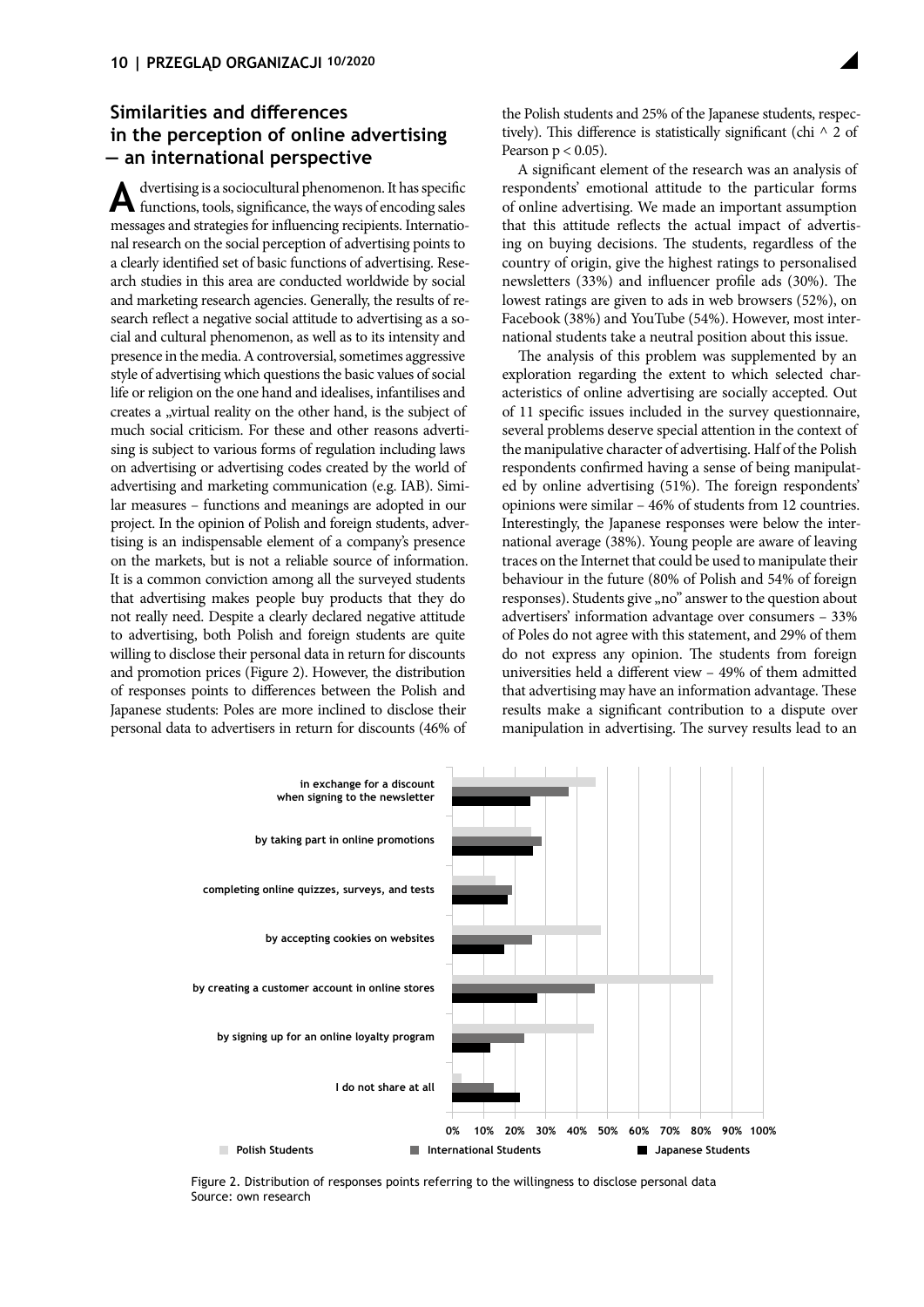<span id="page-6-0"></span>important conclusion: the world of information technology creates specific tools which are used by companies to influence Internet users. Companies do it in a hidden and non-transparent manner, accompanied by a flexible organisation of online campaigns and keeping up the appearances of users' independent decisions by insinuating their potential, knowledge, competences and skills in the process of reaching specific information. Such actions are enhanced by gamification strategies, various forms of brand promotion in social media or creating brand-fan groups. In can be inferred from the research results that a crucial role in influencing users is played by a "system of rewards" offered by companies in return for disclosing Internet users' personal data. Obviously, a customer information database in a given market segment represents a great business value. Companies promise a wide range of benefits including participation in online competitions and promotions, quizzes, surveys, online psychotests, cookie consent, online shop accounts, benefits of loyalty programmes etc. All these elements are part of the essence of social manipulation.

## **Conclusions**

The paper presents the results of the research on manip-<br>ulation in advertising in an international environment. The study focuses on organisational and methodical as well as exploratory and cognitive aspects of this issue. The former aspect refers to the specific problems of the organisation and research methodology at an international level.

The second aspect relates to the selected research results concerning international young consumers' views on the functions, significance, and character of online advertising. The research sample was relatively homogenous – students of economics, management, business, and marketing from 13 countries – enabling us to conduct a preliminary analysis of the problem and obtain interesting cognitive results. The general conclusion is that in light of the opinions of 955 students from 13 countries, online advertising contains visible elements of manipulation. This conclusion, however, due to the selection of the sample and diversified N values in the respective countries should be treated with some reservations resulting from the necessity to adhere to research methodical standards.

The results of the research, despite their natural limitations, have some value for practice – for business: enterprises, advertising broadcasters, advertising agencies, for the media. They have a specific significance for consumers, addressees of advertising by making them aware of the possibility of manipulating advertising through various forms of influence, and persuasion. There can also be necessary to create transparent advertising laws, advertising codes of ethics, and the advertising industry's self-regulatory codes.

Currently, internationalisation constitutes a paradigm of research in management. Undertaking research at an international level is an objective necessity, a challenge and an opportunity for gaining the knowledge of actual and complex problems in a transnational and global dimension and in the perspective of the versatility created by the contemporary world - a "global village" (McLuhan,

1962). Research studies in management at an international level require finding solutions to organisational issues. The basic elements of their morphology, characteristics, and specificity in the context of the title problem are presented in this paper.

**Prof. Jan W. Wiktor, Ph.D., D.Sc. Cracow University of Economics College of Management and Quality Sciences ORCID: 0000-0001-6353-7620 e-mail: [jan.wiktor@uek.krakow.pl](mailto:jan.wiktor%40uek.krakow.pl?subject=)**

**Katarzyna Sanak-Kosmowska, Ph.D. Cracow University of Economics College of Management and Quality Sciences ORCID: 0000-0003-3701-8899 e-mail: [sanakk@uek.krakow.pl](mailto:sanakk%40uek.krakow.pl?subject=)**

#### **Endnote**

**1)** The research study presented in this paper is financed by an NCN grant (National Science Centre, in Poland) entitled "Information Asymmetry in Online Advertising vs E-consumer Behaviour Manipulation" [2018/29/B/HS4/00563], implemented by the authors in 2019–2021.

#### **References**

- [1] Akerlof G.J., Shiller R.J. (2015), *Phishing for Phools. The Economics of Manipulation and Deception*, Princeton University Press, Princeton.
- [2] Aluchna M. (2010), *Międzynarodowa analiza porównawcza grup kapitałowych*, "Przegląd Organizacji", Nr 9, s. 4–7.
- [3] Barkley Rosser J. Jr. (2003), *A Nobel Prize for Asymmetric Information: The Economic Contributions of George Akerlof, Michael Spence and Josef Stieglitz*, "Review of Political Economy", Vol. 15, No. 1, pp. 3–21.
- [4] Barney D. (2004), *The Network Society. Key Concept Series*, Polity, Cambridge.
- [5] Bruhn M. (2013), *Kommunikationspolitik, Systematischer Einsatz der Kommunikation für Unternehmen*, Verlag Franz Vahlen, München.
- [6] Bryman A. (2008), *Social Research Methods*, Oxford University Press, New York.
- [7] Castells M. (2009), *The Rise of the Network Society*, Blackwell Publishing, Hoboken.
- [8] Cialdini R. (2008), *Influence. Science and Practice*, Allyn & Bacon, Boston.
- [9] Czakon W. (2014), *Kryteria oceny rygoru metodologicznego badań w naukach o zarządzaniu*, "Organizacja i Kierowanie", Nr 1(161), s. 51–62.
- [10] Czakon W. (red.), (2016), *Podstawy metodologii badań w naukach o zarządzaniu*, Wydawnictwo Nieoczywiste, Kraków.
- [11] Danciu V. (2014), *Manipulative Marketing: Persuasion and Manipulation of the Consumer through Advertising*, "Theoretical and Applied Economics", Vol. 21, No. 2, pp. 19–34.